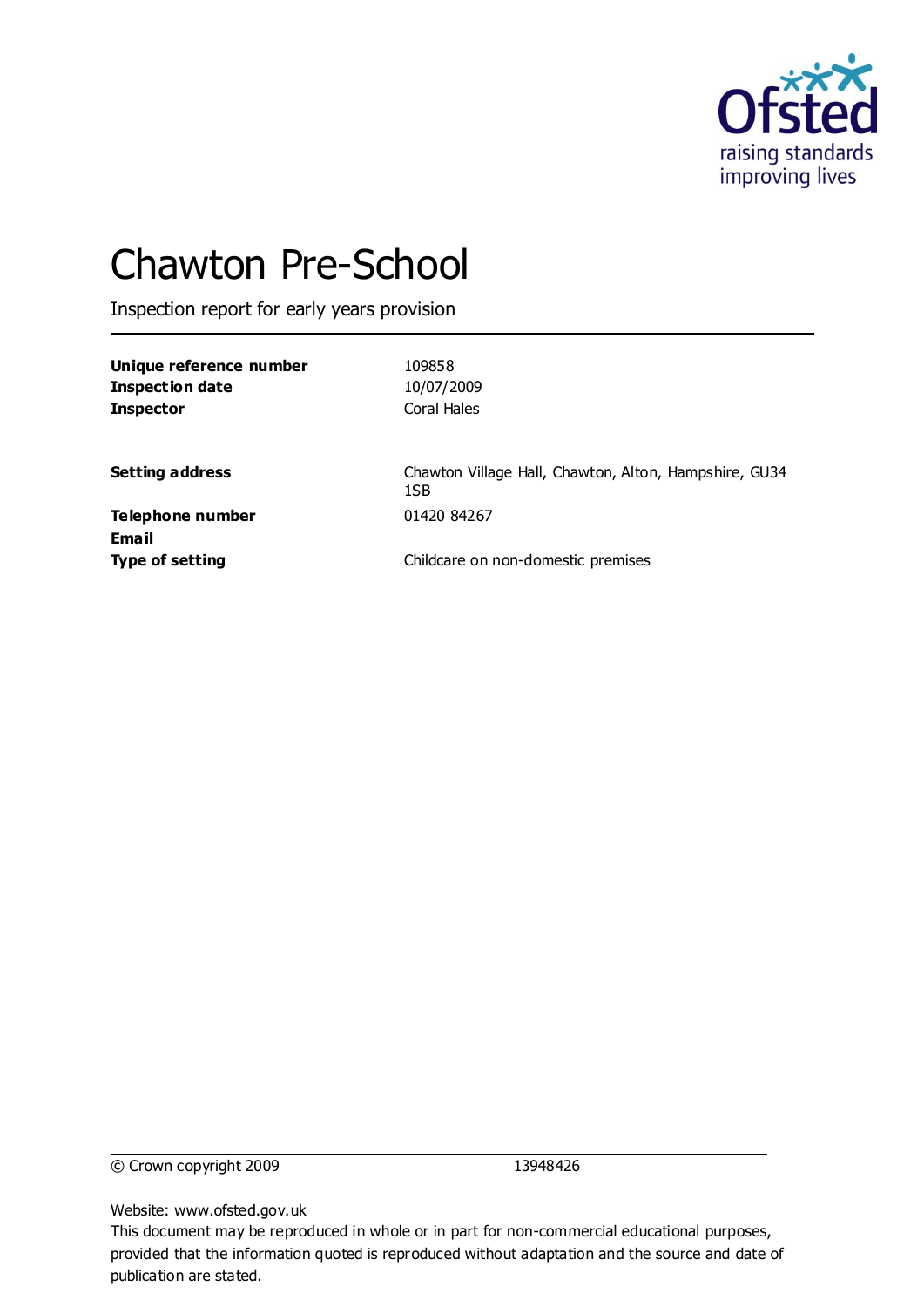## **Introduction**

This inspection was carried out by Ofsted under Sections 49 and 50 of the Childcare Act 2006 on the quality and standards of the registered early years provision. 'Early years provision' refers to provision regulated by Ofsted for children from birth to 31 August following their fifth birthday (the early years age group). The registered person must ensure that this provision complies with the statutory framework for children's learning, development and welfare, known as the *Early* Years Foundation Stage.

The provider must provide a copy of this report to all parents with children at the setting where reasonably practicable. The provider must provide a copy of the report to any other person who asks for one, but may charge a fee for this service (The Childcare (Inspection) Regulations 2008 regulations 9 and 10).

The setting also makes provision for children older than the early years age group which is registered on the voluntary and/or compulsory part(s) of the Childcare Register. This report does not include an evaluation of that provision, but a comment about compliance with the requirements of the Childcare Register is included in Annex B.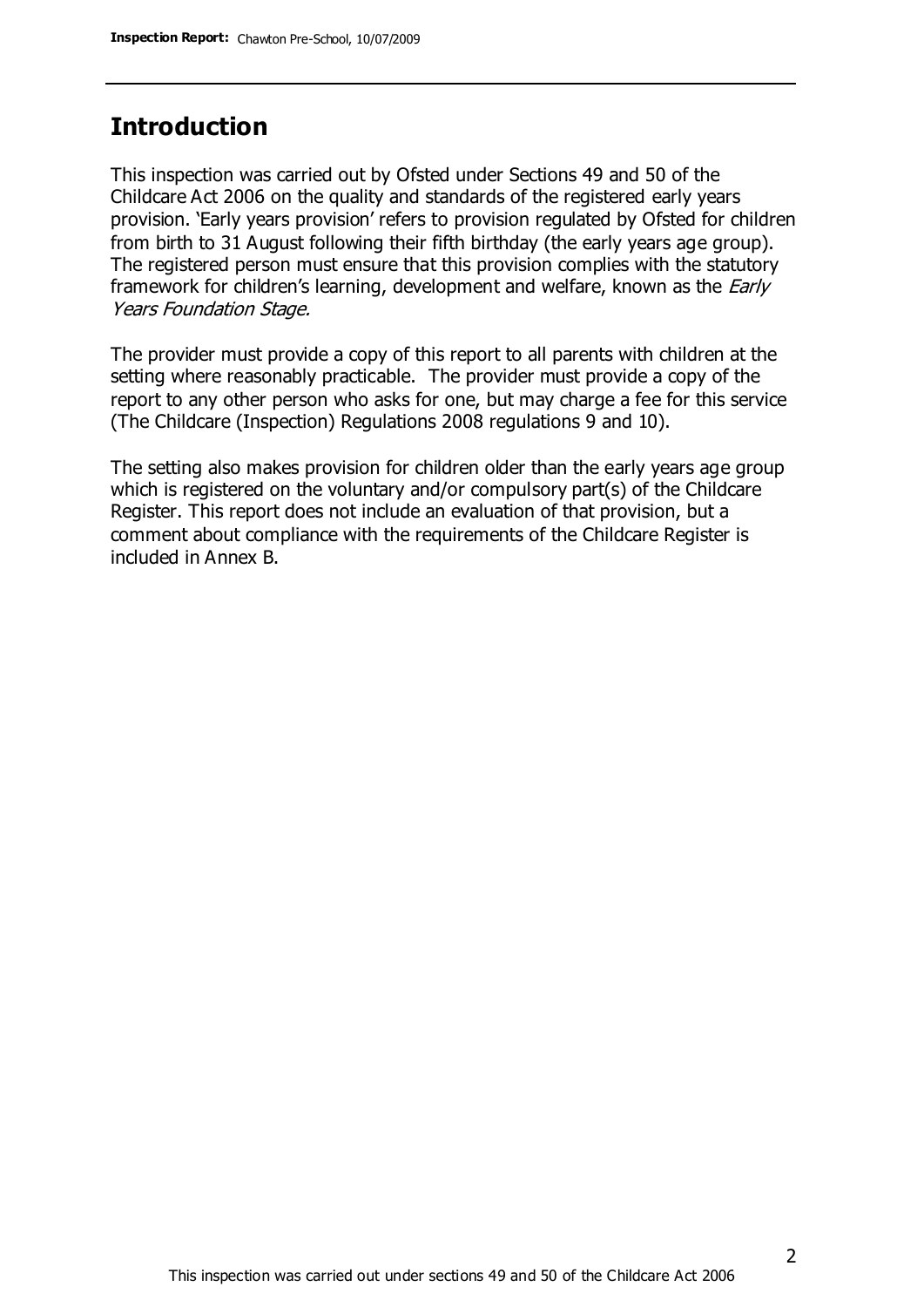## **Description of the setting**

Chawton Pre-School opened in 1992 and is run by a voluntary management committee, made up of parents of children at the pre-school. It operates from Chawton Village Hall and children have access to an enclosed outdoor area.

The pre-school is registered for a maximum of 26 children at any one time. There are currently 36 children from two-years-six-months to under five years on roll. Of these, 25 receive funding for early education. The setting is registered on the Early Years Register and on the compulsory and voluntary parts of the Childcare Register.

The pre-school operates during term time and is open Monday and Friday from 9.30 to 13.00, Tuesday from 9.30 to 14.30, Wednesday 12.15 to 14.45 and Thursday from 9.30 to 12.00. The group supports children with learning difficulties and/or disabilities.

The pre-school employs seven members of staff. Of these, six hold an appropriate early years qualifications and one is working towards a qualification. The manager continues to train towards an Early Years Degree. The setting receives support from the local authority and others.

### **Overall effectiveness of the early years provision**

Overall the provision is good. Children are happy and safe and are well supported in their learning by enthusiastic, motivated and knowledgeable staff. The manager has established effective systems within the group, however, staff are not always used to their full potential and ability to share her workload. The quality of the setting's self-evaluation gives those in charge a good understanding of the strengths and weaknesses of the early years provision. All children are valued and respected and staff strive to ensure the setting is fully inclusive and work closely with the families as necessary.

### **What steps need to be taken to improve provision further?**

To further improve the early years provision the registered person should:

- work with staff collaboratively within the setting to share knowledge, question practice and test new ideas with high aspirations for each child
- ensure children have opportunities to learn about their own cultures and beliefs and those of others within the setting
- further develop systems to ensure that keyworkers have regular contact with parents, especially when first assigned to the children to ensure parents can contribute fully to their child's continuous learning and development.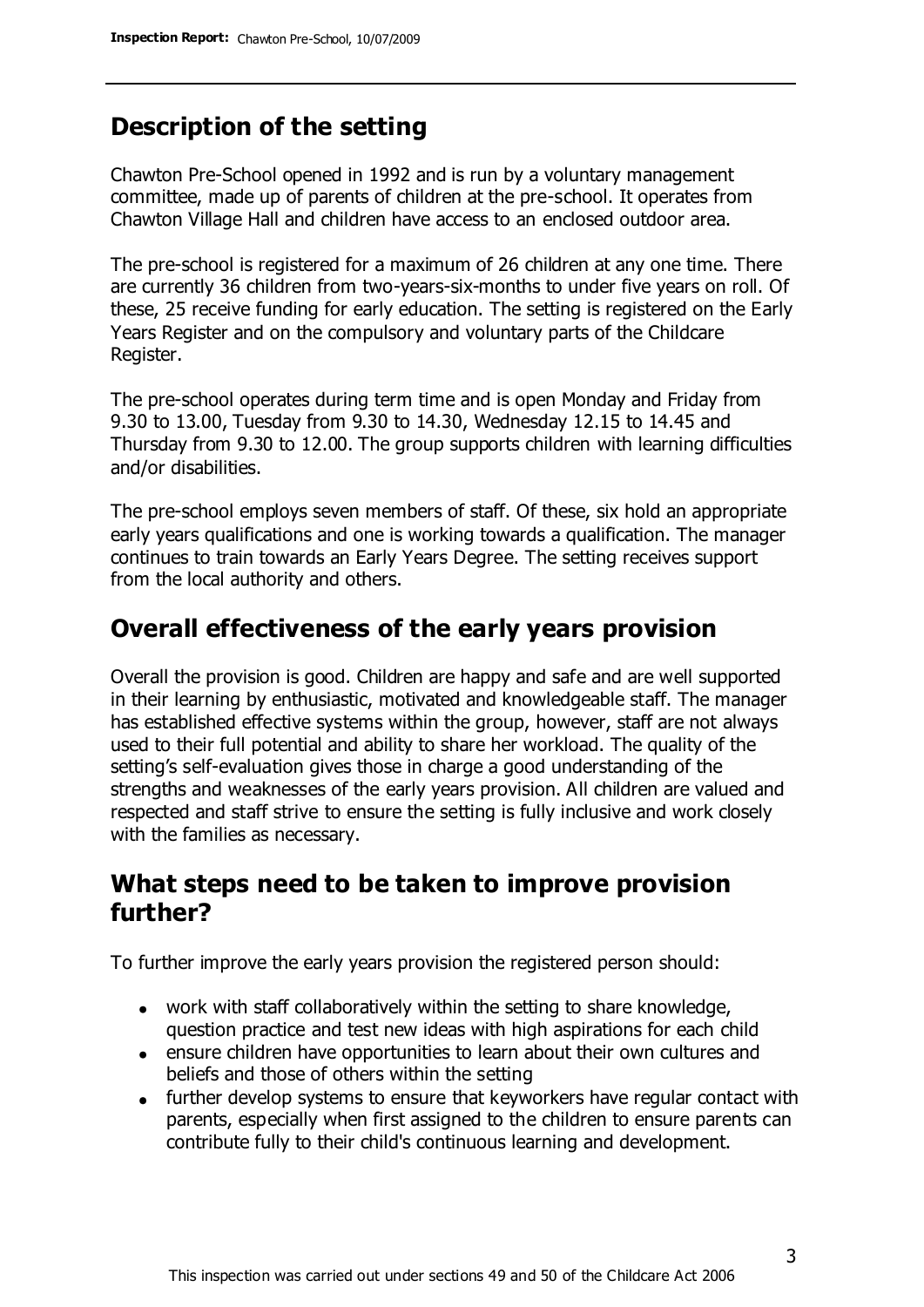# **The leadership and management of the early years provision**

Clear and effective recruitment systems are in place and this ensures that suitable staff work with the children. There are good systems in place to monitor and evaluate the provision incorporating the views of parents, staff and children to ensure continuous improvement. Staff are encouraged and supported to attend relevant training to support children's learning and development. Policies are effectively implemented by staff and all documentation is well maintained.

Staff develop positive relationships with parents and carers who receive a good selection of relevant information in print or by email. However, systems to introduce and share information with key staff when the children first attend are not always effective. Planned parents events to discuss children's progress in detail, and also daily updates, keep them well informed.

Staff implement effective policies and procedures to ensure that children are safeguarded at all times. They demonstrate a secure knowledge of the procedures to put in place should a concern be raised. The children benefit from very good levels of supervision from the committed staff team. Comprehensive and detailed risk assessments are in place for both the premises and outings and these ensure the safety of the children. Staff are vigilant during the sessions especially, when for example, they take the children out to visit the local school.

Good links have been established with other practitioners and staff continue to develop these. Very good links exist with staff at the local school that many children will go on to attend. This supports transition from pre-school to school.

# **The quality and standards of the early years provision**

Children are very confident in the environment and have good relationships with each other and with the staff who know them very well. Learning is well supported by staff who make activities fun, make the room stimulating and set out activities to interest the children. This enables the children to make their own choices and decisions. Sensitive staff interaction further develops and extends children's learning. Throughout the pre-school staff continually praise and encourage all the children, motivating them to become active and interested learners.

Key staff clearly identify individual children's needs and complete detailed and sensitive observations to effectively plan the next steps in children's learning. Planning is flexible and allows for their own ideas and interests to be responded to. Children enthusiastically choose from a broad range of quality resources. They are very settled in their community and enjoy a visit to the local school to take part in special events and share a picnic lunch. The children behave well and enjoy the company of others and have lots of fun. They are confident and begin to learn about themselves and their community. However, some opportunities are missed to introduce all children to cultures and beliefs of others in the setting to further develop their understanding of the wider world.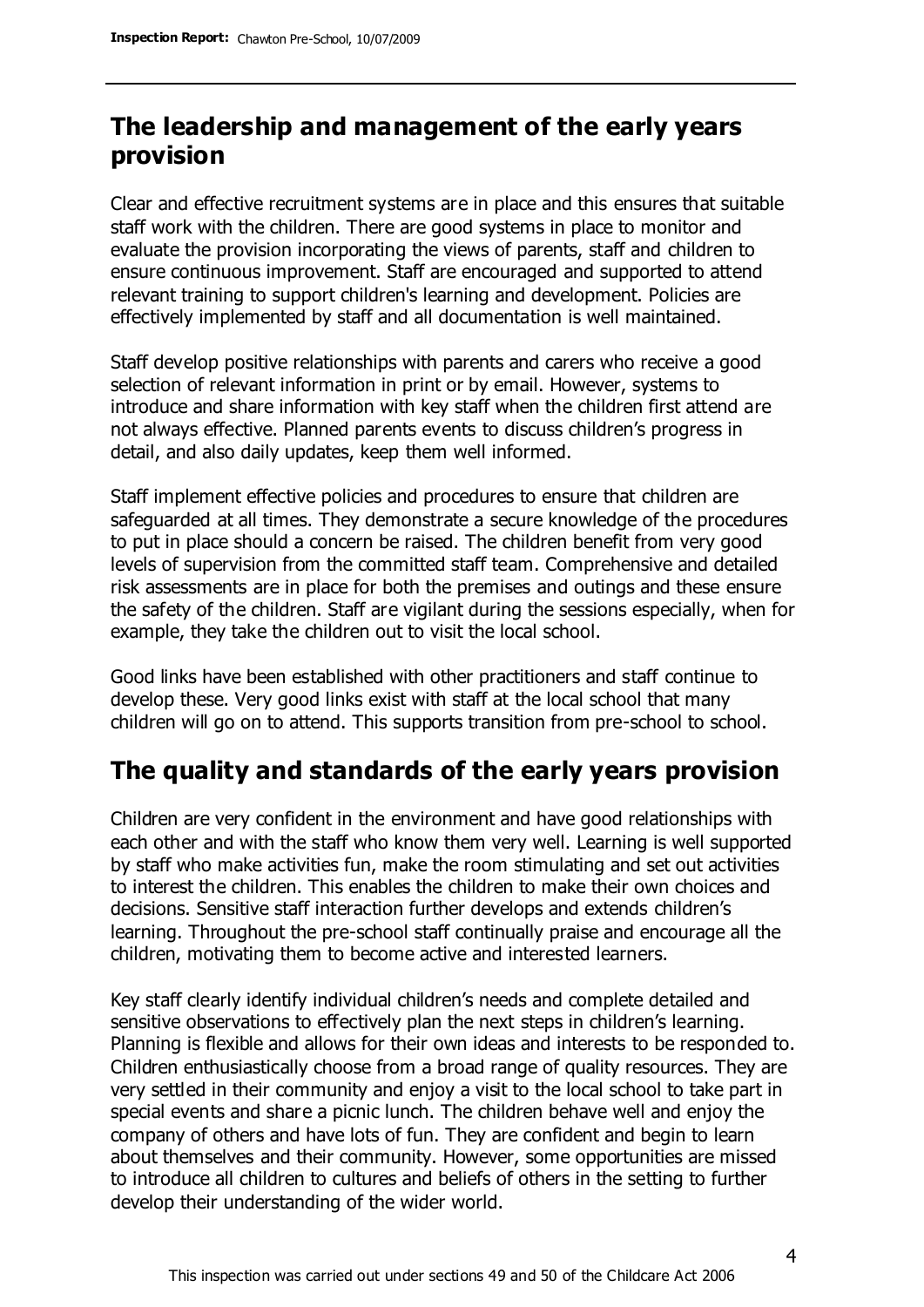Children's vocabulary is well developed and staff promote this well by encouraging them to describe what they are doing. Favourite stories such as The Very Hungry Caterpillar are requested and enjoyed and children are keen to join in and tell the story. They have opportunities to, for example, make lists and write on notepads as they role-play in the 'shop'. Simple mathematical concepts are introduced as the children play with the till, handle money, sort and compare and sing number songs.

Children take part in planned music sessions. They enjoy using the musical instruments in the garden and tap out the rhythm of favourite songs. Children are curious and love to investigate, for example, they find a spade in the garden and dig in the soil and find a small caterpillar. They quickly take it to show staff and use a magnifying glass to observe it as it moves around.

The children learn about healthy eating as they enjoy snacks provided by parents. Staff effectively promote children's interest in different foods during the twice weekly Scooby Snack. This introduces children to foods, such as, hummus, seeds, different fruits and vegetables. Children love to be outside and have a positive attitude to exercise and can access this area at all times. A good selection of activities are set out for them to use, such as a comfy book area, sand, mark making and room for wheeled toys. Children are independent in their self-help skills and learn how to maintain a healthy lifestyle.

Children learn how to keep themselves safe as they, for example, take part in fire evacuations. Staff are excellent role-models as they teach the children about road safety and keeping safe, for example, they tell them not to run on the way to the school as the rain has made the path slippery.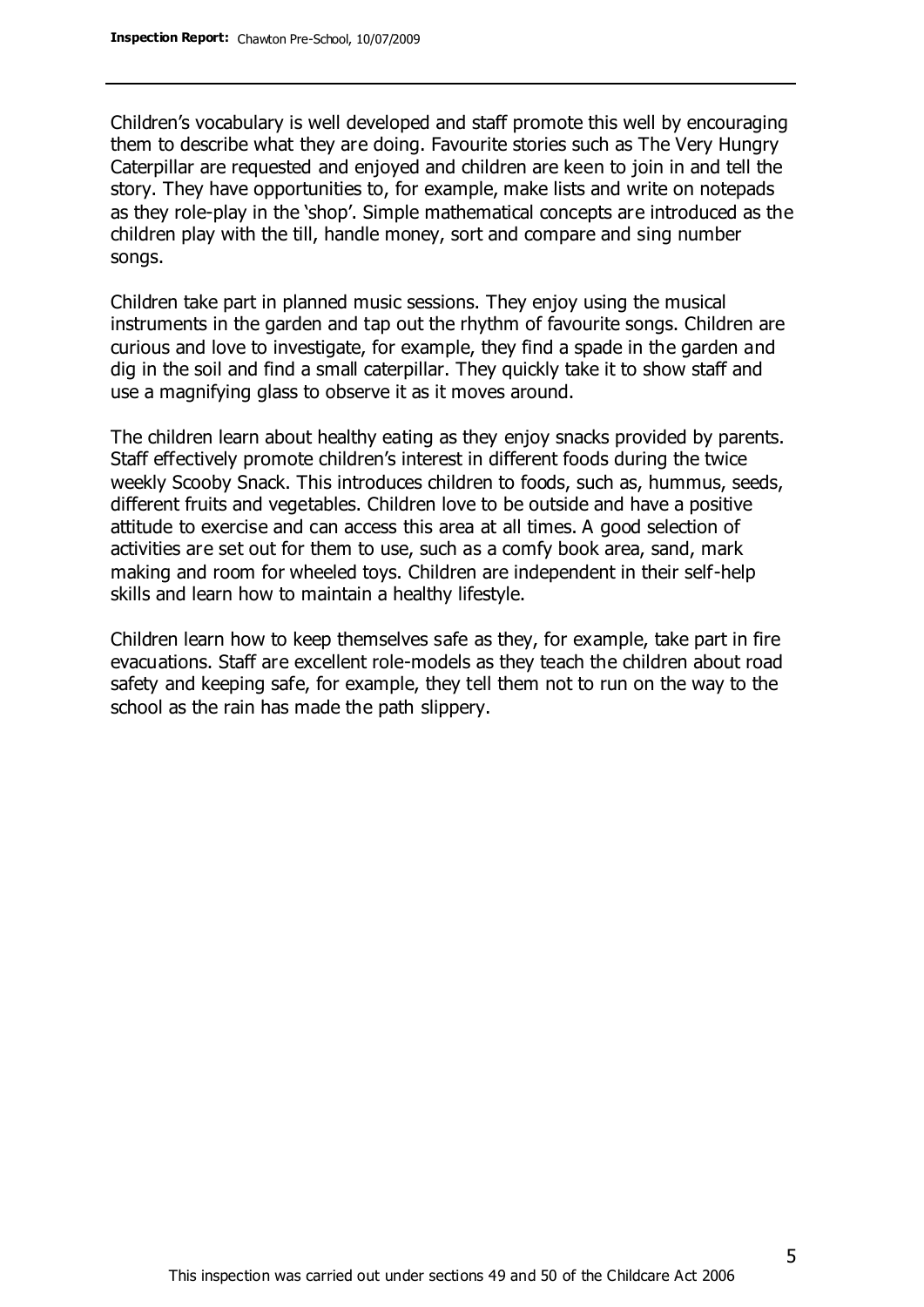# **Annex A: record of inspection judgements**

#### **The key inspection judgements and what they mean**

Grade 1 is Outstanding: this aspect of the provision is of exceptionally high quality Grade 2 is Good: this aspect of the provision is strong Grade 3 is Satisfactory: this aspect of the provision is sound Grade 4 is Inadequate: this aspect of the provision is not good enough

#### **Overall effectiveness**

| How effective is the provision in meeting the needs<br>of children in the Early Years Foundation Stage? |  |
|---------------------------------------------------------------------------------------------------------|--|
| How well does the provision promote inclusive practice?                                                 |  |
| The capacity of the provision to maintain continuous                                                    |  |
| improvement.                                                                                            |  |

#### **Leadership and management**

| How effectively is provision in the Early Years               |  |
|---------------------------------------------------------------|--|
| <b>Foundation Stage led and managed?</b>                      |  |
| How effective is the setting's self-evaluation, including the |  |
| steps taken to promote improvement?                           |  |
| How well does the setting work in partnership with parents    |  |
| and others?                                                   |  |
| How well are children safequarded?                            |  |

#### **Quality and standards**

| How effectively are children in the Early Years<br><b>Foundation Stage helped to learn and develop?</b> |   |
|---------------------------------------------------------------------------------------------------------|---|
| How effectively is the welfare of children in the Early                                                 |   |
| <b>Years Foundation Stage promoted?</b>                                                                 |   |
| How well are children helped to stay safe?                                                              |   |
| How well are children helped to be healthy?                                                             |   |
| How well are children helped to enjoy and achieve?                                                      |   |
| How well are children helped to make a positive                                                         | 2 |
| contribution?                                                                                           |   |
| How well are children helped develop skills that will                                                   |   |
| contribute to their future economic well-being?                                                         |   |

Any complaints about the inspection or report should be made following the procedures set out in the guidance available from Ofsted's website: www.ofsted.gov.uk